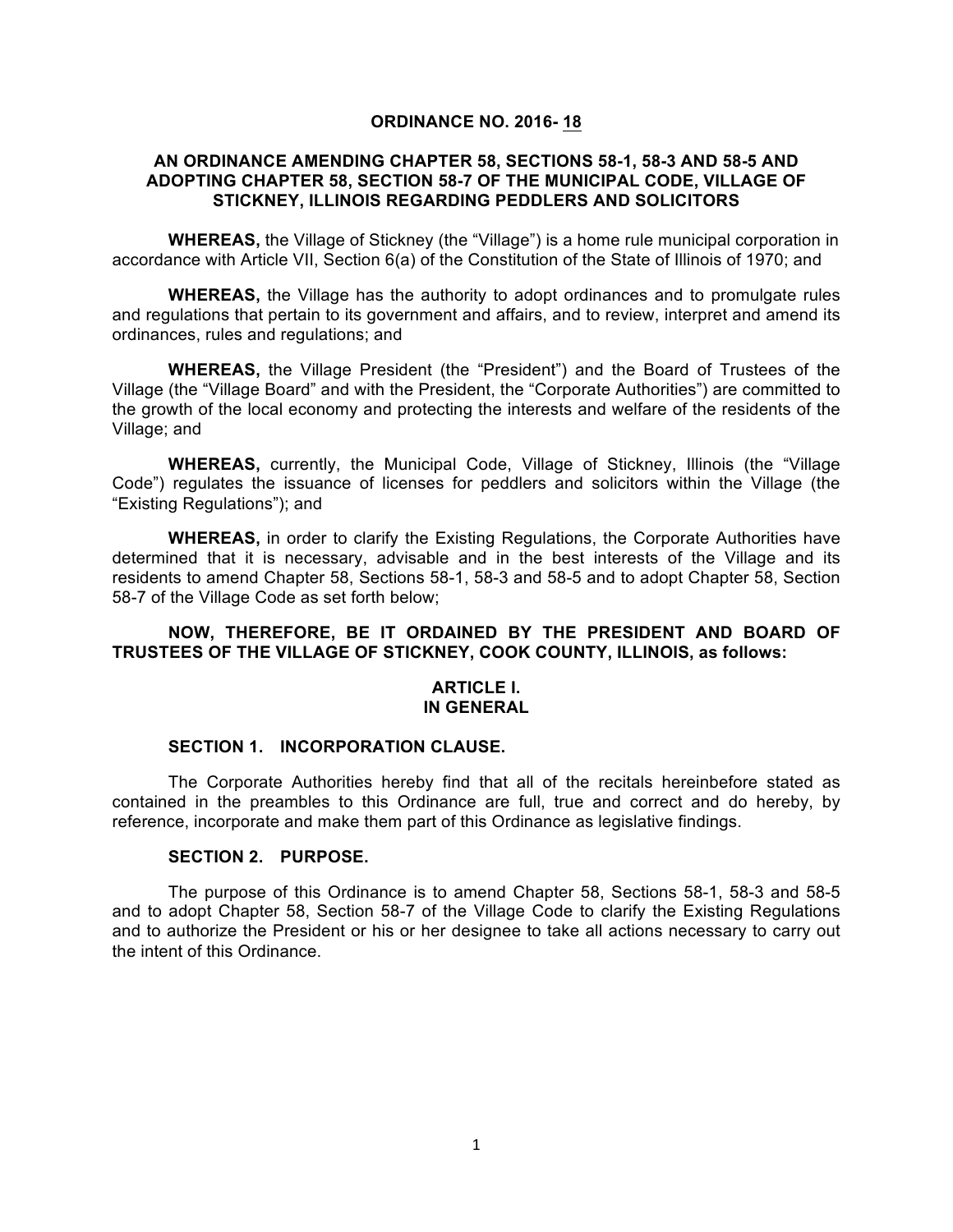### **ARTICLE II. AMENDMENT OF CHAPTER 58, SECTIONS 58-1, 58-3 AND 58-5 AND ADOPTION OF CHAPTER 58, SECTION 58-7 OF THE MUNICIPAL CODE, VILLAGE OF STICKNEY, ILLINOIS**

#### **SECTION 3.0. AMENDMENT OF CHAPTER 58, SECTION 58-1**

That the Village Code is hereby amended, notwithstanding any provision, ordinance, resolution or Village Code section to the contrary, by amending Chapter 58, Section 58-1, which Section shall be amended as follows:

#### **Sec. 58-1. - Registration.**

It shall be unlawful for any person to engage in business as a canvasser or solicitor, calling at residences for the purpose of soliciting orders, sales, subscriptions, or business of any kind, or seeking information or donations without first having registered in the office of the village clerk. The registrant shall give the following submissions and information:

- (1) The name, address, and telephone number of the applicant and length of time at such address; also, the business address and business telephone number of the applicant;
- (2) The name, address and telephone number of the person, firm, corporation or association by whom the applicant is employed, or whom the applicant represents as well as the state issued license number of the person, firm, corporation or association, as may be applicable;
- (3) The names and addresses of the people organizing and supervising the solicitation;
- (4) The purpose(s) for which any solicited funds will be used;
- (5) The method to be used in conducting the solicitation;
- (6) The date and time when the solicitation is to take place;
- (7) Whether a permit previously issued to this applicant or organization under this chapter has ever been revoked;
- (8) Whether the applicant, organization, or organization's members who will be soliciting have ever been convicted of a violation of any provision of this chapter or any of the village's ordinances, or any solicitor's ordinance of any municipality;
- (9) Whether the applicant, organization, or organization's members who will be soliciting have ever been convicted of a felony under the laws of any state, and if so, the date of each such conviction, the nature of each offense, and the penalty assessed;
- (10) Security in the amount of \$1,000.00 in the form of a surety bond in substance as described in section 2-3 of this Code as from time to time amended or replaced, or a cash deposit to ensure that the applicant and the employer of the applicant, if any, shall comply fully with all applicable ordinances of the village and statutes of the state. Such security will be restored within 30 days after the expiration of the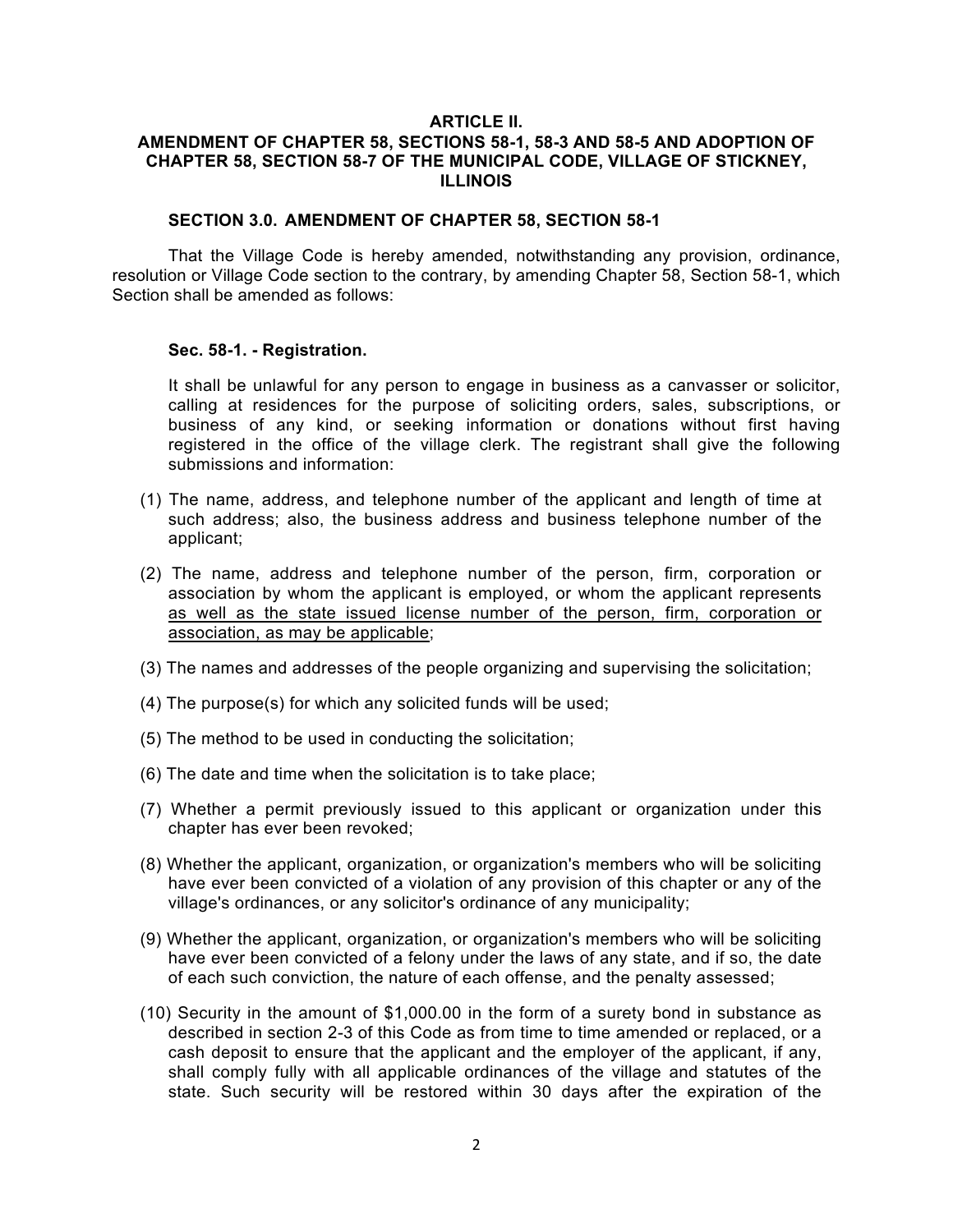certificate of registration issued pursuant to the provision of this chapter, provided that no charges or citations under this Code have been brought against the applicant or employer of the applicant. If charges or citations are brought, the security shall be held pending the outcome thereof and may be used, applied or retained by the village to pay any fine and/or costs which may result from any such charges or citations.

Each person that will solicit or canvass within the village shall complete a separate application, and each registrant shall pay to the village clerk a registration fee of \$250.00 500.00, which shall apply for any applications by the registrant during a period of one year. The security submission described in subparagraph (10) above and the registration fee shall be waived for any person soliciting on behalf of an entity registered with the State of Illinois as a charitable organization under 225 ILCS 460/2, provided that the applicant provide the village clerk with evidence of such registration, and proper documentation showing the applicant's affiliation with such entity.

Any registration may be revoked by the president, a majority vote of the Board of Trustees or the chief of police because of any violation by the registrant of this chapter or of any other ordinance of the village, or of any state or federal law.

# **SECTION 3.1. AMENDMENT OF CHAPTER 58, SECTION 58-3**

That the Village Code is hereby amended, notwithstanding any provision, ordinance, resolution or Village Code section to the contrary, by amending Chapter 58, Section 58-3, which Section shall be amended as follows:

### **Sec. 58-3. - Entrance to premises restricted.**

(a) It shall be unlawful for any peddler or solicitor to enter upon any private premises when such premises are posted with a sign stating, "No Peddlers Allowed" or "No Solicitations Allowed," or other words to such effect. Residents may obtain such signs from the village clerk at no cost. A sign described in this section shall be posted on or near the main entrance of the residence. Any unlawful or unpermitted entry onto any private premises when such premises is posted with a "No Soliciting" sign or a sign to a similar effect shall be grounds for the revocation of the license.

(b) In addition to posting a sign under this provision, residents that wish to forbid solicitation and/or peddling on their properties may submit their addresses to the village clerk. The village clerk shall keep a database showing the addresses submitted by residents that have posted a sign under this section, and shall provide that database to registrants along with the certificate described in section 58-2 of this Code. Registration under this subsection is optional, and this subsection applies in addition to, and not instead of, the requirement that a resident must post a sign on his or her property, in conformance with the first paragraph of this section, in order to forbid soliciting on that property.

## **SECTION 3.2. AMENDMENT OF CHAPTER 58, SECTION 58-5**

That the Village Code is hereby amended, notwithstanding any provision, ordinance, resolution or Village Code section to the contrary, by amending Chapter 58, Section 58-5, which Section shall be amended as follows: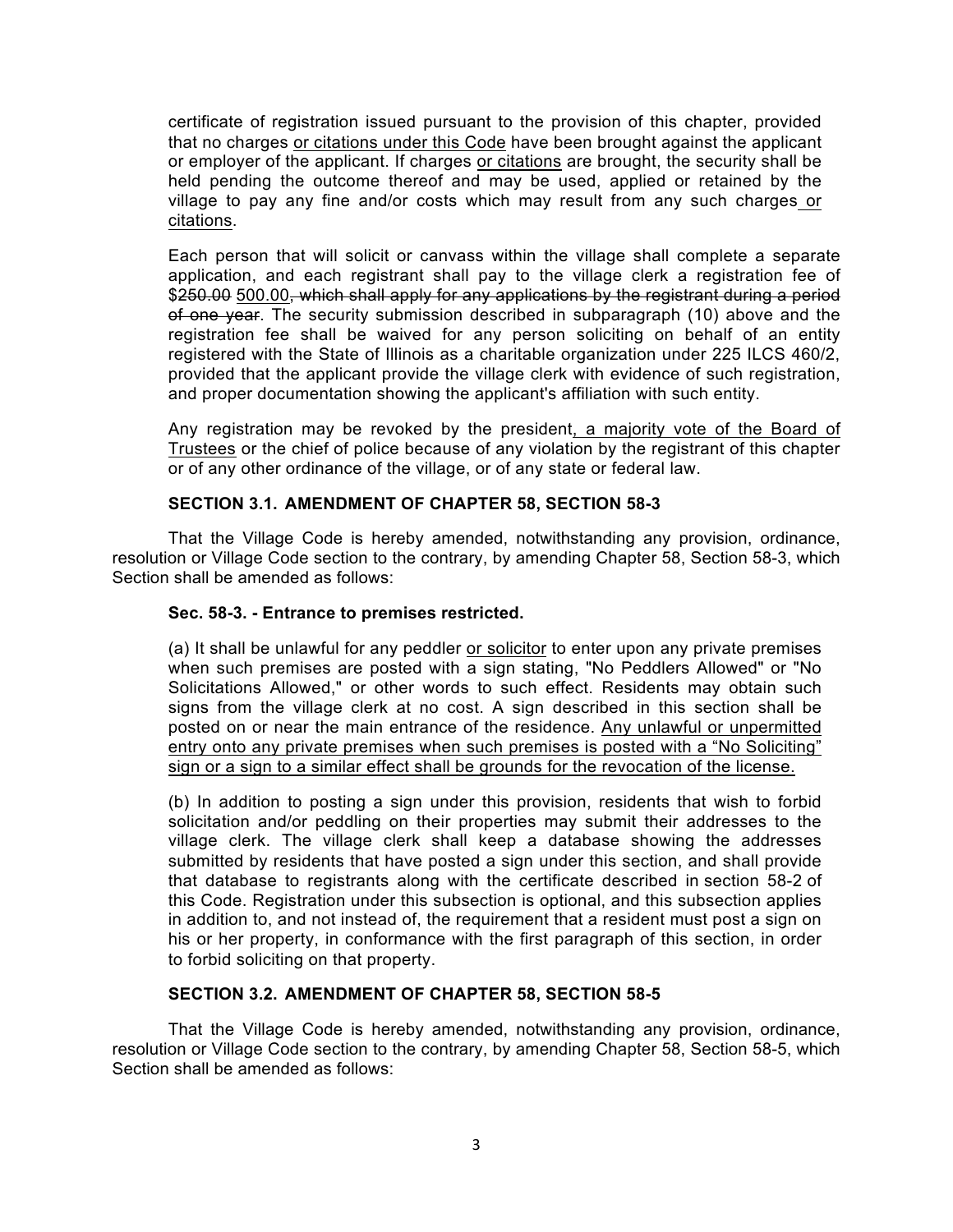#### **Sec. 58-5. - Certificate effective period; nontransferable; number of licenses.**

(a) Certificates issued by the village clerk shall be effective for no longer than 21 calendar days. Permits issued by the village clerk are nontransferable. No individual who has received a license for peddling or solicitation for a commercial purpose may obtain more than one such license within the same calendar year.

(b) There shall be no more than 5 peddler and/or solicitor licenses in effect at any time. Peddler and solicitor licenses shall be issued on a first come, first served basis. This limitation shall not apply to any person soliciting on behalf of an entity registered with the State of Illinois as a charitable organization.

## **SECTION 3.3. ADOPTION OF CHAPTER 58, SECTION 58-7**

That the Village Code is hereby amended, notwithstanding any provision, ordinance, resolution or Village Code section to the contrary, by adopting Chapter 58, Section 58-7, which Section shall be adopted as follows:

## **Sec. 58-7. - Penalties; revocation.**

Any person found guilty of violating any section of this chapter shall be fined not less than \$250.00 or more than \$750.00 for each offense. Additionally, the license of any person found guilty of violating this chapter shall be revoked upon the direction of the president, a majority vote of the Board of Trustees or the chief of police.

## **SECTION 3.4. OTHER ACTIONS AUTHORIZED.**

The officers, employees and/or agents of the Village shall take all action necessary or reasonably required to carry out, give effect to and consummate the amendments contemplated by this Ordinance and shall take all action necessary in conformity therewith. The officers, employees and/or agents of the Village are specifically authorized and directed to draft and disseminate any and all necessary forms or notices to be utilized in connection with the intent of this Ordinance.

## **ARTICLE III. HEADINGS, SAVINGS CLAUSES, PUBLICATION, EFFECTIVE DATE**

# **SECTION 4. HEADINGS.**

The headings of the articles, sections, paragraphs and subparagraphs of this Ordinance are inserted solely for the convenience of reference and form no substantive part of this Ordinance nor should they be used in any interpretation or construction of any substantive provision of this Ordinance.

## **SECTION 5. SEVERABILITY.**

The provisions of this Ordinance are hereby declared to be severable and should any provision of this Ordinance be determined to be in conflict with any law, statute or regulation by a court of competent jurisdiction, said provision shall be excluded and deemed inoperative,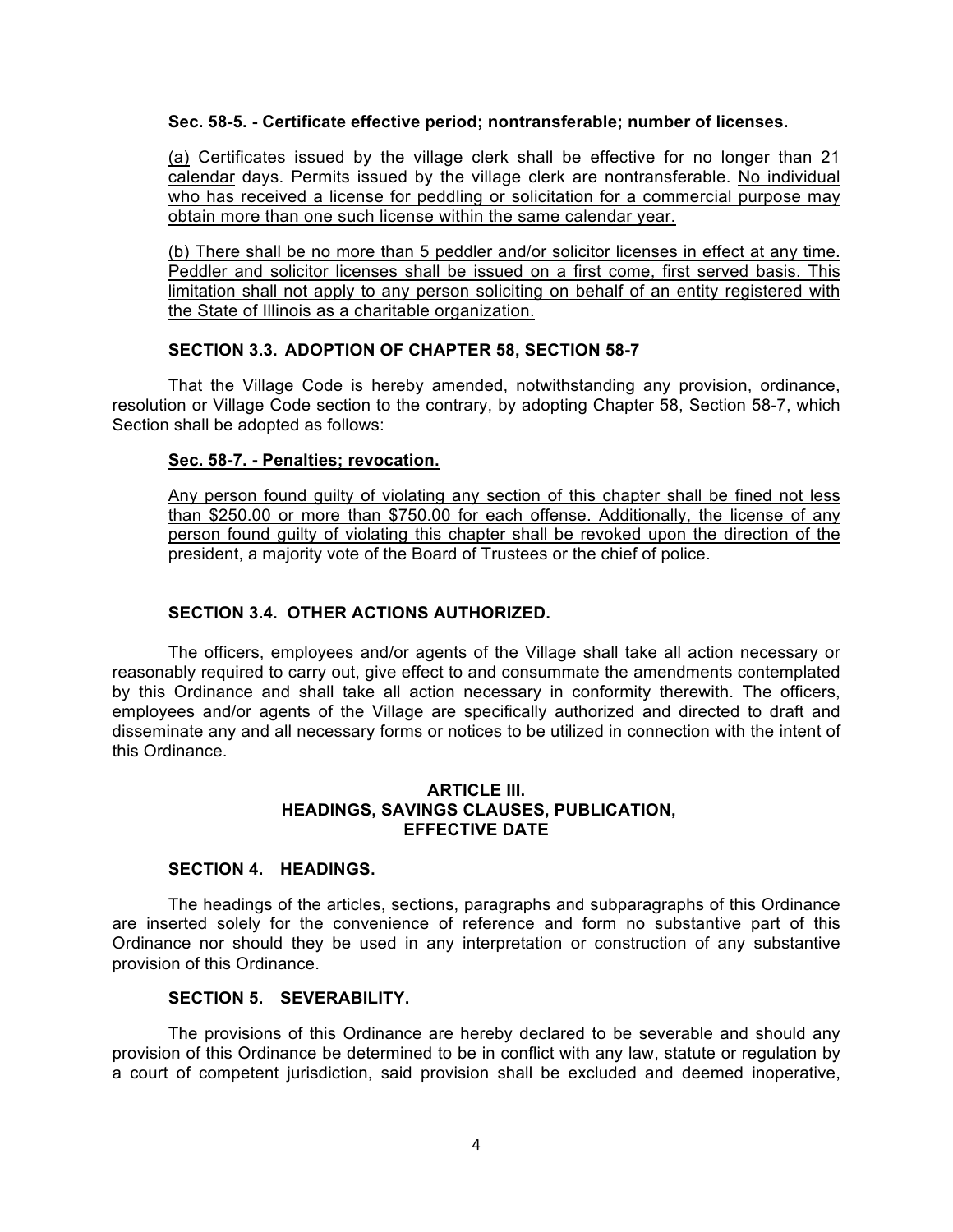unenforceable and as though not provided for herein and all other provisions shall remain unaffected, unimpaired, valid and in full force and effect.

### **SECTION 6. SUPERSEDER.**

All code provisions, ordinances, resolutions, rules and orders, or parts thereof, in conflict herewith are, to the extent of such conflict, hereby superseded.

## **SECTION 7. PUBLICATION.**

A full, true and complete copy of this Ordinance shall be published in pamphlet form or in a newspaper published and of general circulation within the Village as provided by the Illinois Municipal Code, as amended.

## **SECTION 8. EFFECTIVE DATE.**

This Ordinance shall be effective and in full immediately upon its passage and approval.

(REMAINDER OF THIS PAGE INTENTIONALLY LEFT BLANK)